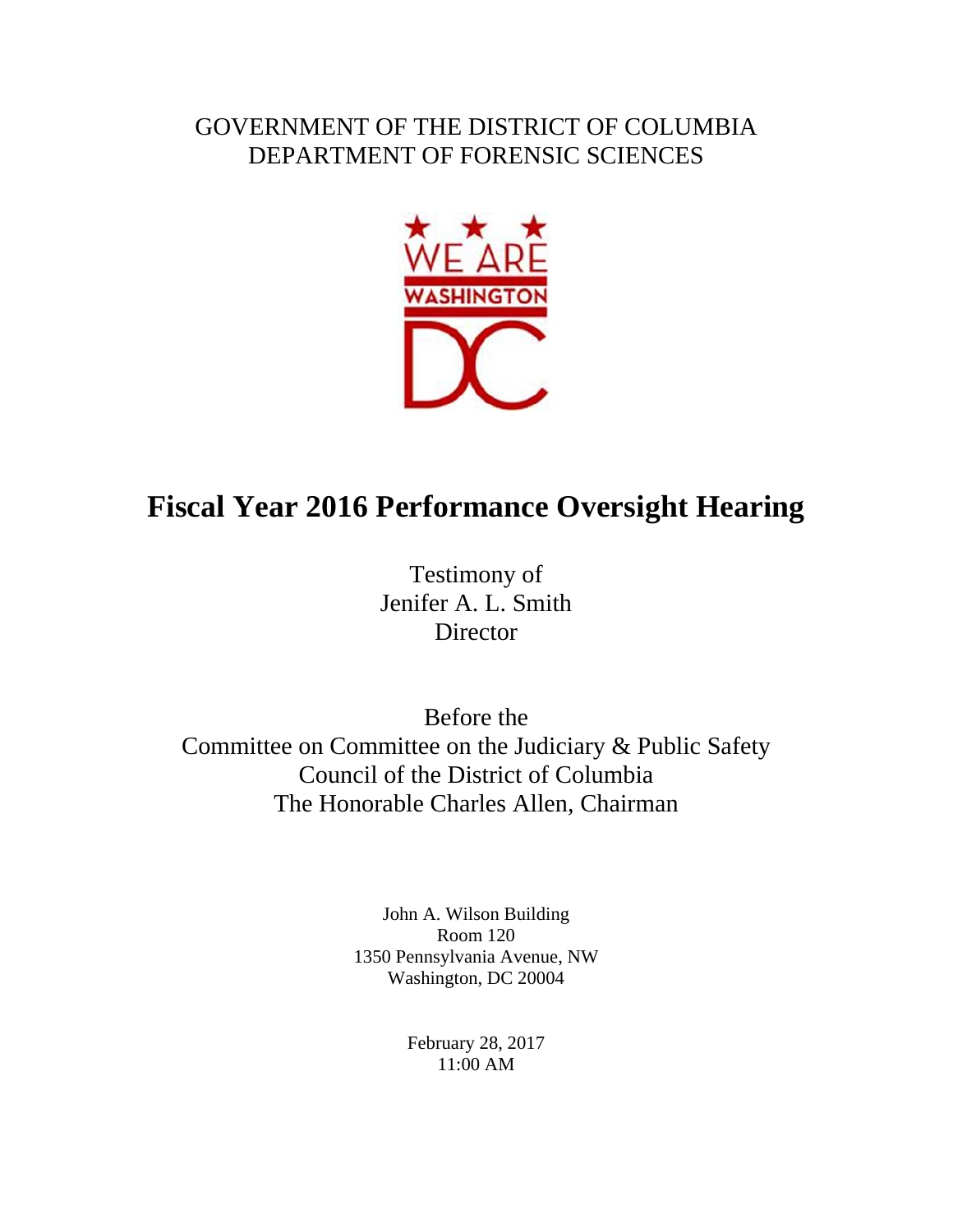Good afternoon Chairman Allen and members of the Committee on the Judiciary & Public Safety. My name is Jenifer Smith and I am the Director of the Department of Forensic Sciences. Thank you for inviting me to testify on behalf of Mayor Muriel Bowser in today's hearing to discuss the activities and accomplishments of the Department of Forensic Sciences in Fiscal Year 2016.

Mayor Bowser's administration remains committed to creating pathways to the middle class by investing in education, infrastructure, public safety, and people. The Fair Shot Budget for fiscal year 2017 (FY2017) was the first budget developed wholly under Budget Autonomy. For the first time since Home Rule was passed in 1973, the District was able to spend our local dollars without having to wait on Congress to pass the federal budget. This brings us one step closer to operating like the 51st state.

I am pleased to report on the progress that the Department of Forensic Sciences (DFS) has made over the past year utilizing the enhanced resources provided by Mayor Bowser in her efforts to provide safer streets for DC citizens and visitors. At DFS we are extremely fortunate to get to come to work within our "state of the art" Consolidated Forensic Laboratory. Our facilities are second to none providing exceptional laboratories and workspaces but they alone cannot accomplish the work of DFS. Our labs and offices are filled with capable and dedicated scientists and staff who strive daily to deliver high-quality and reliable forensic science services through the use of best practices and the best available technology to critical stakeholders. I would be remiss if I did not mention the women and men who have led their teams forward through necessary improvements to achieve many of our substantial accomplishments. This past year, I set key goals for myself, my executive team and my staff that we would: strengthen communication and collaboration between the Department and key stakeholders – while

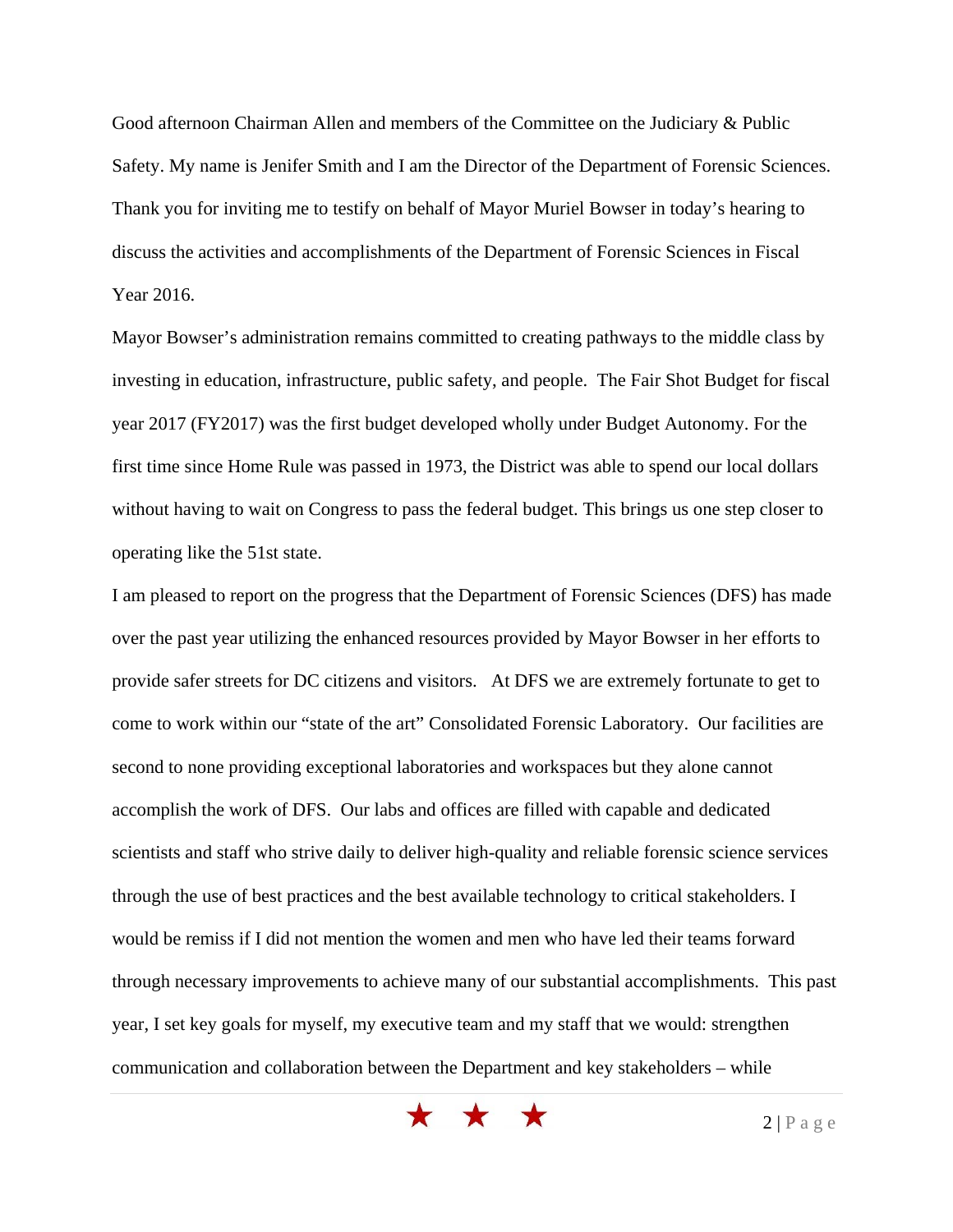maintaining scientific integrity and independence; ensure the workforce has the necessary training, tools and infrastructure to perform their duties efficiently and effectively; and conduct and deliver the highest quality testing and results. Finally, in stark contrast to previous DFS administrations, in the unfortunate event of a complaint, error, or misstep, we would report the details to our stakeholders, Science Advisory Board, the Mayor, the Council and the citizens of the District with honesty and transparency.

To meet these goals, I designed and completed an overhaul of the DFS organizational structure. Working closely with the DC Department of Human Resources we realigned and repurposed positions to restructure or to create new functional units. I ensured that all executive management positions were filled with qualified personnel.

Under the management of Chief Operating Officer Yi-Ru Chen, our Directorate Operations & Agency Management team has played a pivotal role providing new procedures and tools to help support the multiple changes that have occurred this year. Her team worked closely with DCHR to fill 59 vacancies since the beginning of FY16 always ensuring that our hiring practices encouraged appropriate recruitment, unbiased selection and efficient placement. DFS hired talented personnel reducing the vacancy rate from 42% in October 2015 to 23.6%; filling 169 of 221.25 FTEs.

 The Forensic Technology Unit (FTU) supported the implementation and management of four (4) major software systems and administers six major databases for DFS. They manage several DFS Laboratory Information Management Systems (LIMS) such as JusticeTrax. The unit recently developed a customized Dashboard to track key performance indicators and workload measures and the overall vitality of the laboratory units.

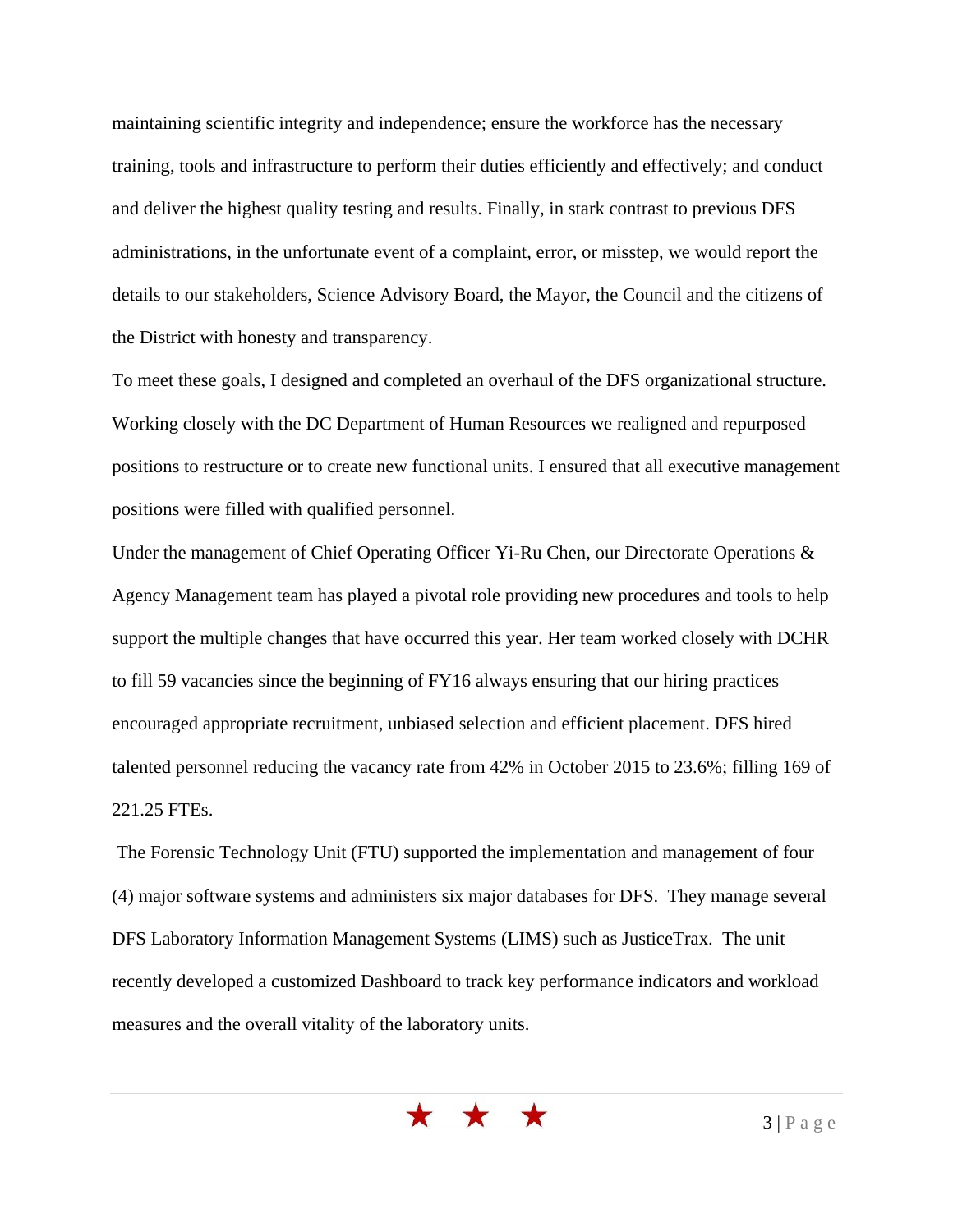An experienced team of in-house quality professionals and training specialists, led by Deputy Director Brittany Graham, provided oversight of all DFS units to ensure quality driven results and that DFS workforce is highly trained and skilled in delivering appropriate forensic and public health scientific programs. The Training program delivered over 2,849 hours of instruction, covering issues such as cognitive bias, quality assurance, as well as discipline specific topics for DNA, firearms, fingerprint examiners and public health lab scientists. Her team developed and delivered a seven week course to train new crime scene scientists on forensics collection and preservation techniques. The Quality Team successfully led the Department through six external audits of the Forensic Science Laboratory Division (FSL) and the Public Health Laboratory Division (PHL). All FSL units continue to maintain ISO/IEC 17025:2005 accreditation in critical disciplines. PHL successfully demonstrated compliance with the Centers for Medicare & Medicaid Services' Clinical Laboratory Improvement Amendments (CLIA) regulatory guidelines as well as CDC's Division of Select Agents and Toxins (DSAT). Additionally, Deputy Director Graham initiated several new educational outreach events such as "Classrooms to Careers" an immersive day at DFS with demonstrations for students from Marion Barry's Summer Youth Employment Program and tours for students with the DC Police Foundation's Public Safety Academy at Anacostia High School.

LaShon Beamon, DFS Public Information Officer administers several critical efforts to ensure DFS adheres to the tenets of transparency and good governance. She regularly updates the Open Government Website and uploads annual accreditation documents, audits, and various testimonies and financial data. She has dramatically improved the DFS social media footprint via Facebook, Twitter, Instagram and YouTube.

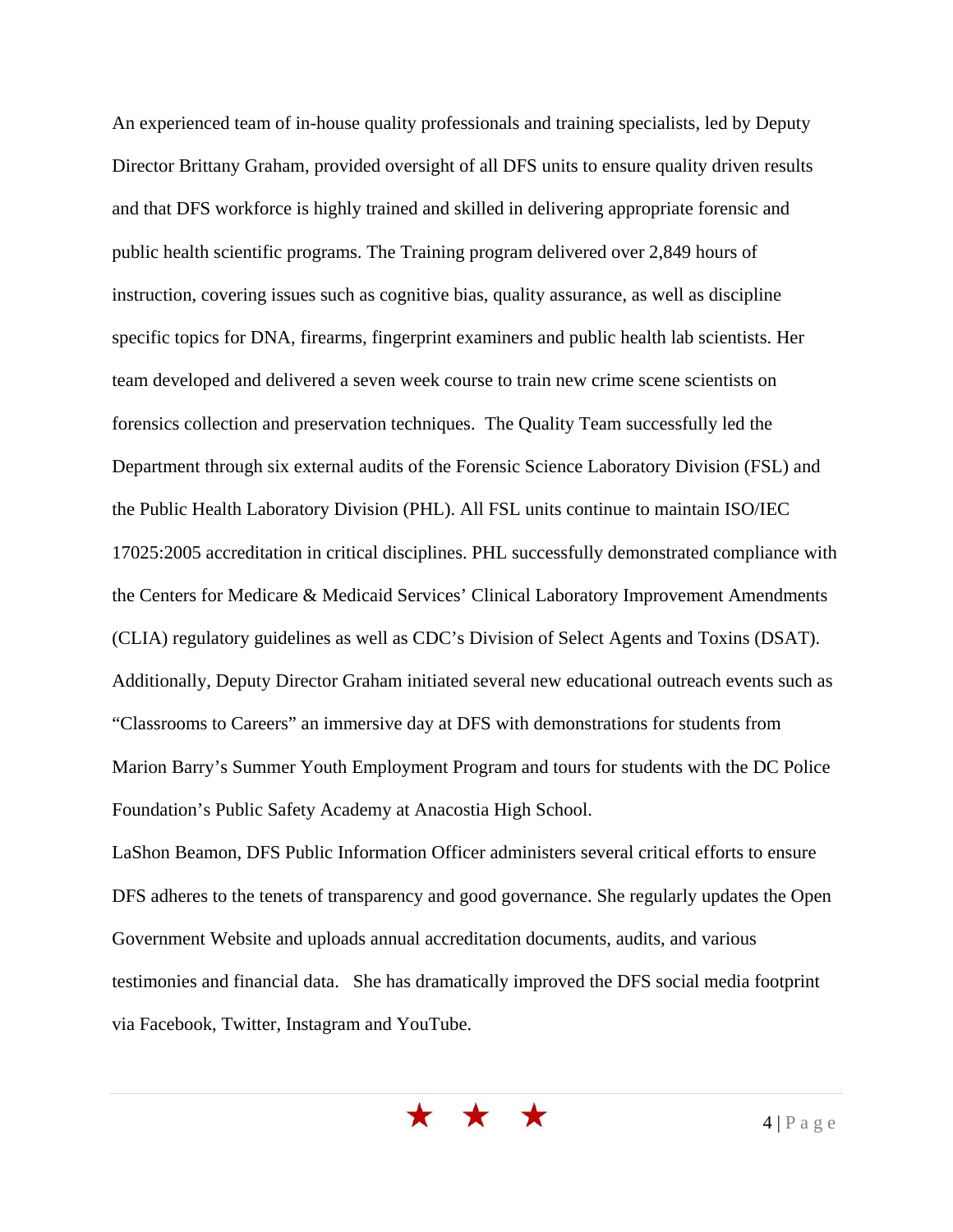Rashee Kumar, DFS General Counsel co-chairs the DFS Labor Management Forum that was established with the assistance of the Federal Mediation and Conciliation Service to improve communications with the newly formed National Association of Government Employees (NAGE) Local R3-09. The forum has equal representation from NAGE and from DFS executive management. The group meets monthly to work cooperatively and collaboratively identifying workplace matters and jointly developing solutions to better serve DFS employees and the mission. This forum has assisted DFS with the implementation of new procedures such as the new 4 day/10 hour shift change for our Crime Scene Sciences Division.

Under the leadership of Director Karen Wiggins, DFS dramatically improved services in the Forensic Science Laboratory Division (FSL); re-initiating DNA testing in the Forensic Biology Unit (FBU) and dramatically increasing productivity in the Latent Fingerprint (LFU) and the Firearms Examination (FEU) units. FSL utilized FY16 supplemental funding for contractors to reduce case backlogs, increase entries and verifications associated with intelligence databases, and ensure efficient turn-around times.

Forensic DNA testing resumed on February 18, 2016 after an external audit confirmed compliance with the National DNA Standards. To date, FBU has revised over sixty (60) protocols to ensure consistency between procedures and to incorporate new technologies. The streamlining of processes, addition of new technology and funding for DNA outsourcing enabled DFS to increase the amount of DNA testing, decrease backlogs and provide timely results. Currently, the FBU has a backlog of 61 cases. In FY16, FBU received a total of 314 physical evidence recovery kits (PERK) from MPD. The average turnaround time (TAT) to process each kit in FY16 was 74 days - well below the SAVRAA requirement of 90 days. FBU processed 121 PERKS in house and 193 were outsourced. DNA testing was also conducted on 832

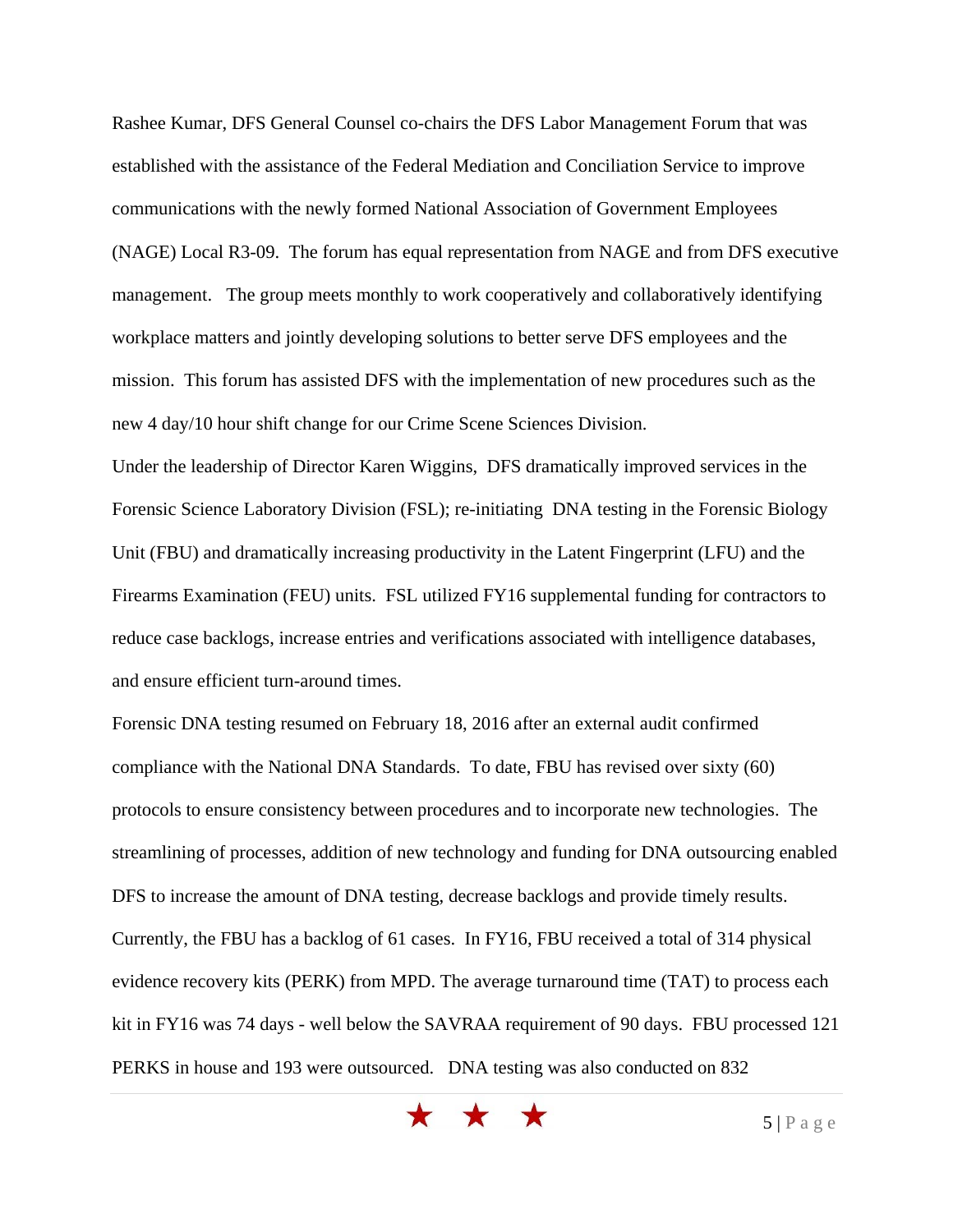investigations that did not involve submission of a PERK. The majority of these cases (97%) were outsourced. TAT for these cases averaged at 71 days.

The Firearms Examination Unit (FEU) and the Latent Fingerprint Unit (LFU) also strategically utilized funding for contractors to reduce case backlogs and ensure efficient turn-around times in both units. At the beginning of the fiscal year, in October 2015, LFU reported 248 backlogged priority cases. That month, they reported out 113 cases. At the end of the fiscal year this unit had reduced their backlog to 16 cases. Throughout the year, LFU worked a total of 2,100 cases, averaging 175 cases/month with an average TAT of 10 days. Similar improvements have been gained in FEU. In November 2015, FEU reported out 10 cases. By the end of FY16, FEU had completed 486 cases, averaging 40.5 cases/month with an average TAT of 6 days.

All of the FSL units dramatically improved participation in three critical national intelligence databases: National Integrated Ballistic Information Network (NIBIN), Automated Fingerprint Identification System (AFIS) and Combined DNA Index System (CODIS). Their results provided invaluable leads to stakeholders. The statistics from January-December 2016 versus the same period in 2015 show the improvement: 3,758 NIBIN entries in 2016 versus 2,598 in 2015 led to 347 NIBIN hits vs.113 a year earlier. 7,822 AFIS entries in 2016 from 1,685 in 2015 led to 1,418 AFIS hits vs. 719 hits in 2015. CODIS entries 578 up from 41 have led to 193 hits vs. 35 in 2015.

In addition to achieving increased productivity, the FSL championed several outreach activities to enhance awareness of the changes being made at the agency; to strengthen communication– while maintaining scientific integrity and independence. FSL managers and staff members held regularly scheduled meetings with critical stakeholders to discuss case prioritization. They

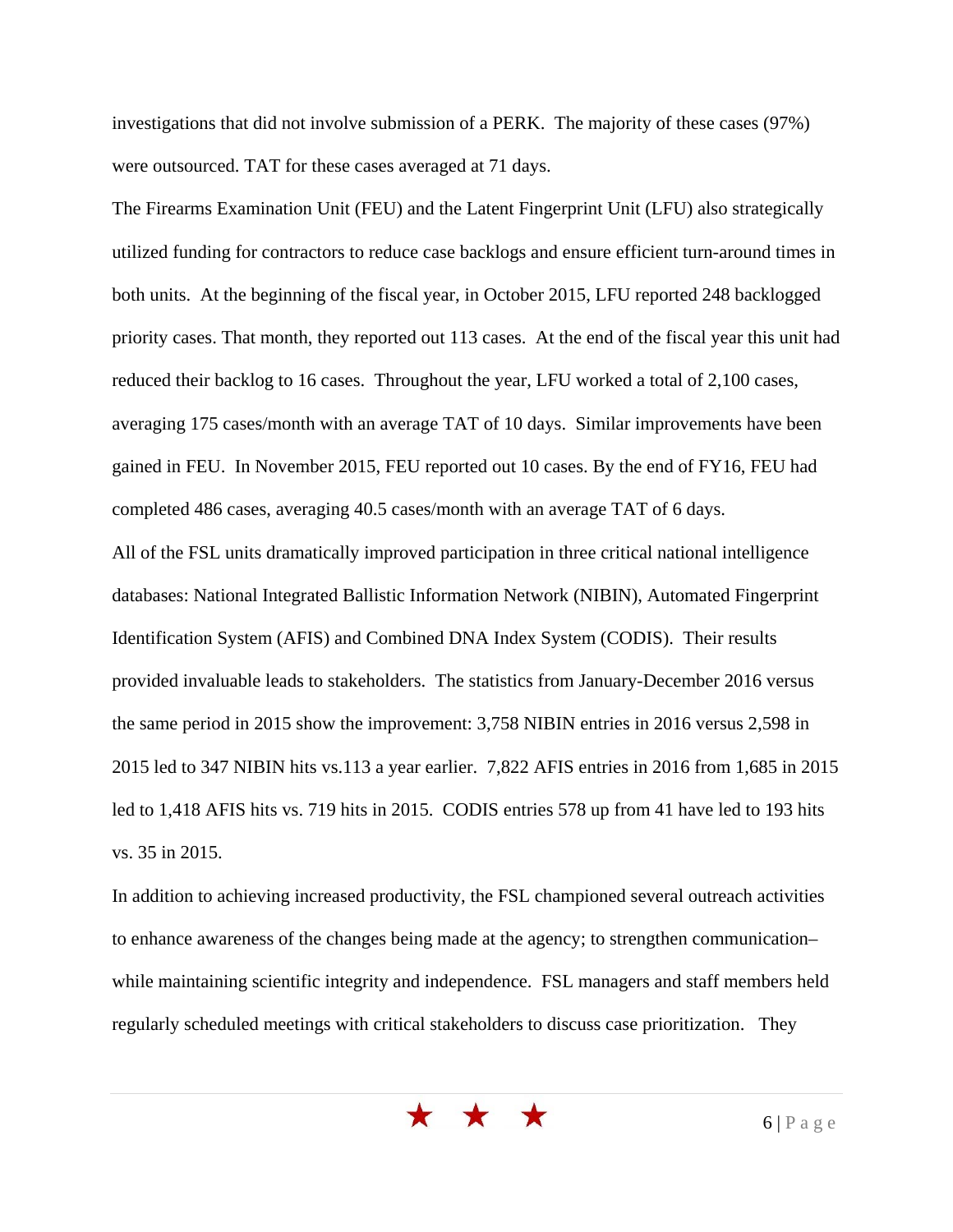conducted several training efforts for MPD investigators and attorneys from the Office of the Attorney General, Public Defender Service and the United States Attorney's Office. The Crime Scene Sciences Division (CSS), led by Director Troy Kelly, initiated a major effort to civilianize crime scene response in the District following the Mayor's decision to return MPD officers to street duties. Resources were provided to hire additional CSS personnel for crime scene response and evidence processing into the Crime Scene Sciences Unit (CSSU). Currently, CSSU has 55 FTEs, with seven vacancies. These seven vacancies are currently in recruitment and DFS anticipates filling them in the third quarter of this fiscal year. Working closely with the Chief of Police, MPD and DFS merged crime scene operations in August, allowing the first 14 MPD officers to return to assignments in MPD Districts. In FY17, MPD provided one-time funding to allow DFS to hire 22 additional temporary Crime Scene Scientists. Ten of these temporary positions are vacant and are in recruitment process. DFS anticipates filling these positions in the third quarter of this fiscal year to achieve the full complement of 77 Crime Scene Scientists. New legislation allowed DFS to attract and hire retired MPD officers to fill senior level CSS positions ensuring retention of valuable crime scene experience. Since March 3, 2016, DFS has hired 6 retired MPD officers.

In FY16 CSSU personnel responded to and collected evidence from 2,950 scenes and this year they have responded to an additional 1,715 scenes. In FY16, the Central Evidence Unit, responsible for the secure intake, storage, and maintenance of evidence and property submitted to DFS, took custody of 89,509 items of evidence. In FY17, they have handled 35,751 items of evidence. Director Kelly has worked closely with the Office of the Chief Medical Examiner to establish our Mass Fatality Force Multiplier program, developed to support OCME with any mass fatality/casualty event with trained DFS personnel and equipment. If such an event occurs,

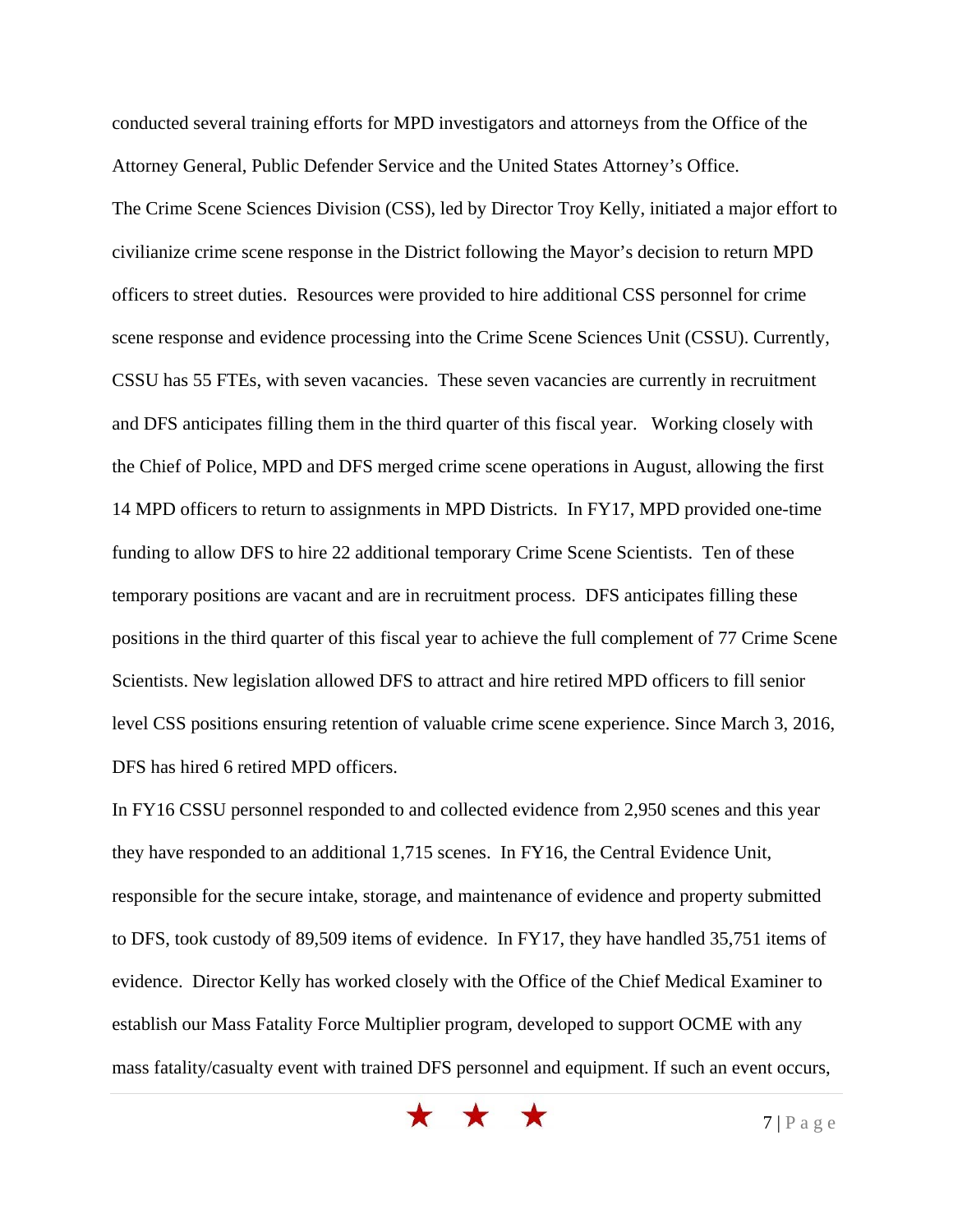DFS personnel will join with OCME to support body removal, documentation, evidence collection, and victim identification. Forty-five (45) DFS volunteers participated in the first DC Mass Fatality exercise this past fall. We are looking to continue to support this effort, as an agency, for years to come.

Under the direction of Dr. Anthony Tran, the Department of Forensic Sciences District of Columbia Public Health Laboratory (PHL) conducts testing of public health significance. It is a small lab in comparison to those of our neighboring states. It offers a modest range of diagnostic and environmental tests and acts as the local extension of testing capabilities provided by the Centers for Disease Control and Prevention (CDC). In FY16 we tested 136 samples for influenza subtyping, eight (8) samples of suspected norovirus outbreaks, 163 samples for rabies. We tested 265 bacterial isolates, referred to us from hospitals, and tested 107 samples to determine if there were foodborne outbreaks with Salmonella.

Working closely with DOH we enhanced the District's mosquito surveillance program for the viruses that mosquitos carry, testing 1,282 mosquitos for West Nile, dengue, chikungunya, and Zika viruses.

PHL is a member of the National Laboratory Response Network (LRN) for the detection of bio and chemical terrorism. As a Tier I Laboratory, PHL has both the competency and capacity to test for Category A biological terrorism (BT) agents as well as detection of any emerging diseases. We have cross trained three scientists to perform testing for select agents and we are the single point of testing for suspect BT agents in our region. In FY16, the FBI submitted six environmental samples for testing. This team has also analyzed clinical samples to rule out the presence of select agents, testing that cannot be done at local hospitals. Three chemists are trained to conduct testing of human samples in our Tier 2 Chemical Terrorism (CT) exposure

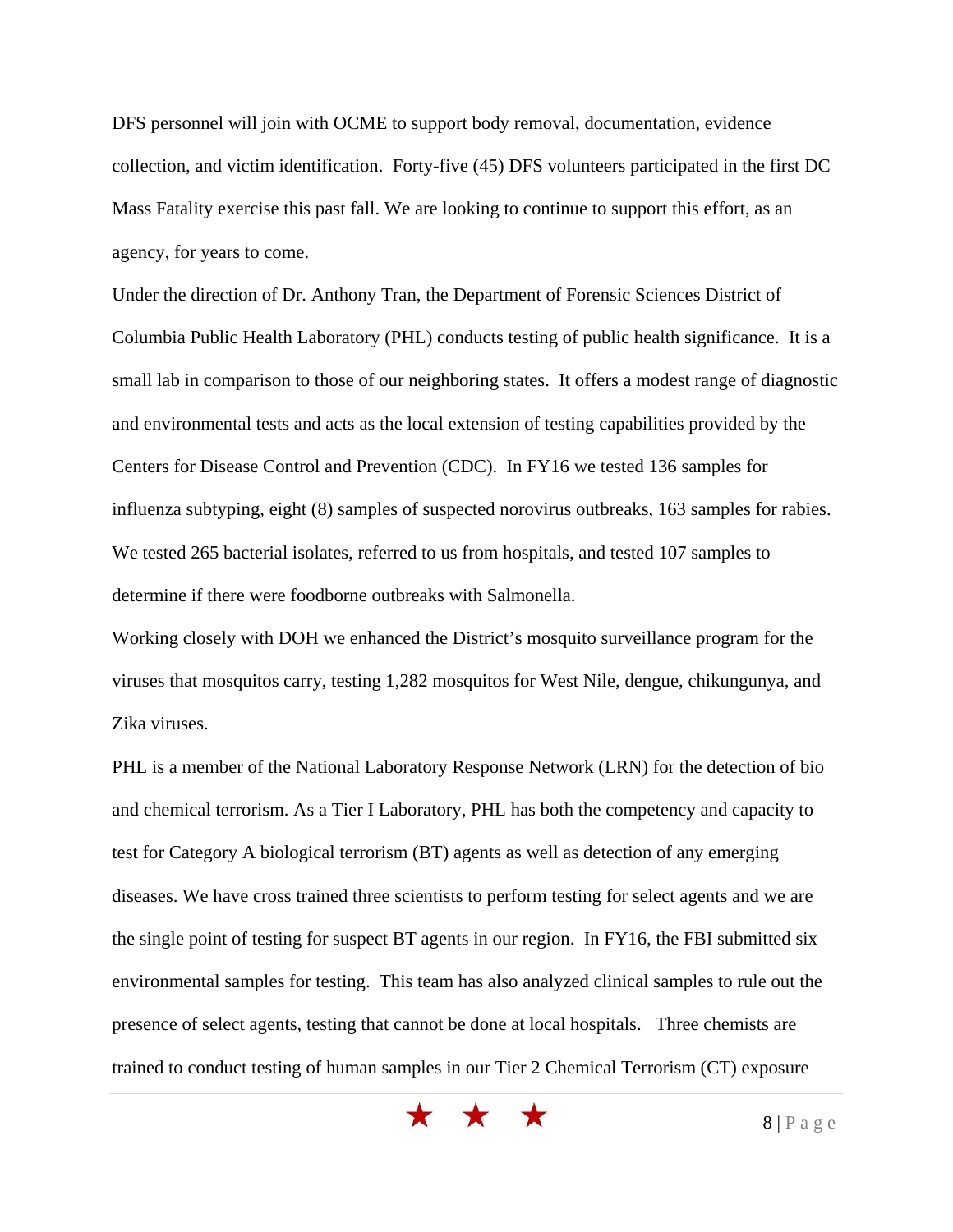laboratory. During FY16, a forensic chemist was added to this team and we now have a capability to test for illicit drugs.

This year we actively sought additional federal funding for laboratory improvements. Teaming with DOH epidemiologists, DFS applied for an Enhanced Laboratory Capacity for Infectious Diseases grant and received an award of \$488,738 representing the highest award to date for DFS. This funding allows DFS to pay for laboratory supplies for the Advanced Molecular Detection project and fund three contractors to support expanding our current laboratory arbovirus testing and influenza surveillance and diagnostics.

As you may know the PHL has been in the news for re-testing efforts. When I first arrived in July of 2015, I knew that there were many issues that needed to be addressed throughout all Divisions of the Department. In FSL, CSS and PHL, I have addressed necessary management personnel changes, sometimes through removal, sometimes through hiring. I have dramatically improved outreach to and communication with our Stakeholders. I have worked diligently to secure more resources for DFS to include funding for additional training for employees. We have implemented a new LIMSs to track samples, results and evidence. I have focused on Quality. I elevated the responsibility of quality oversight and management to a Deputy Director, lifting it out of the respective Divisions and have instituted a new procedure to address internal and external complaints and ensured review of corrective actions and protocols by the Science Advisory Board (SAB). As of this date, all laboratory teams, within the DFS, practice quality assurance measures such as the validation of protocols, and use of proficiency and competency testing. Quality control samples, such as positive or negative controls, are embedded into our protocols to identify procedural mistakes. Such quality assurance and quality control measures are utilized every day throughout DFS to mitigate possible human errors.

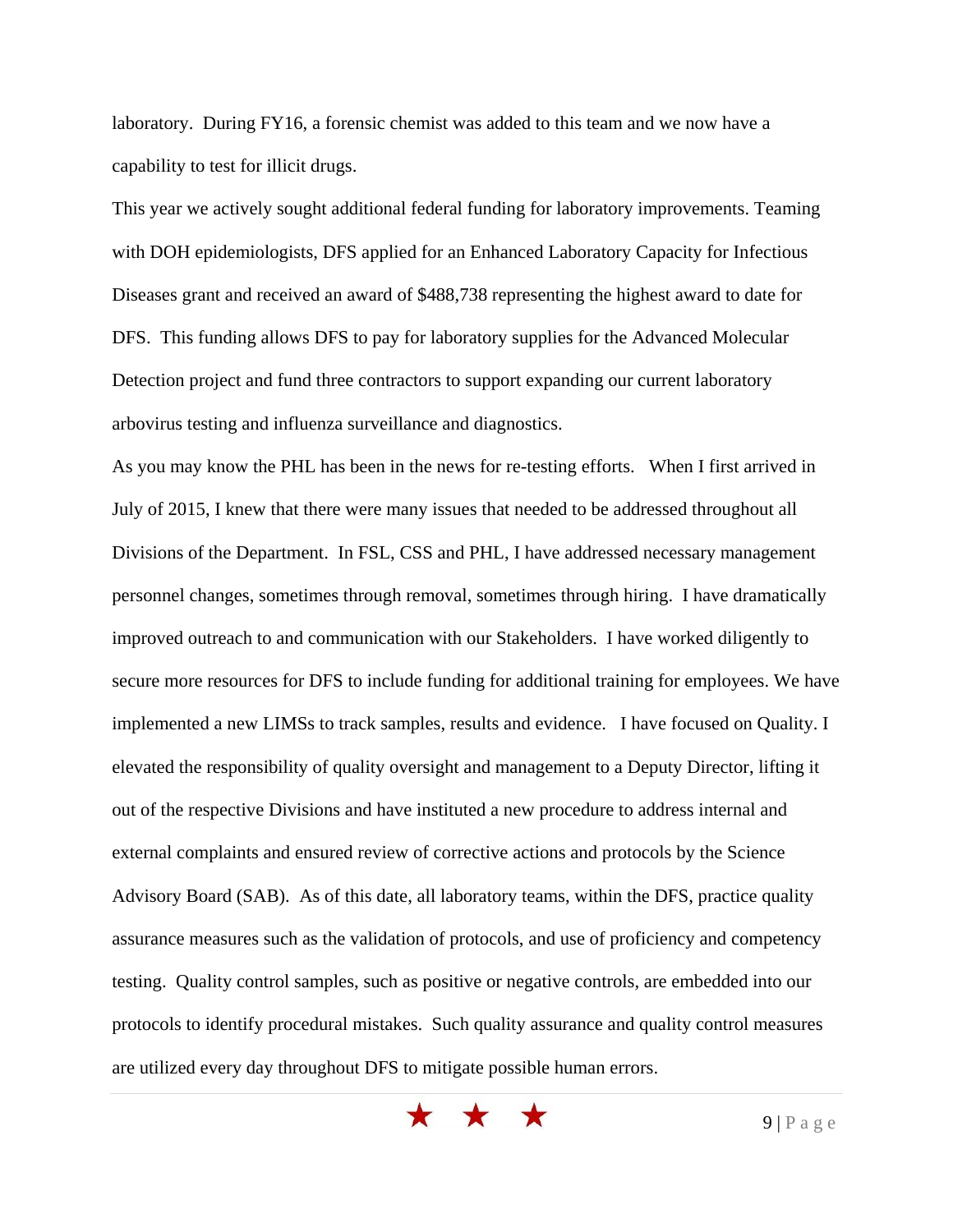In February 2016, PHL implemented testing to detect the Zika virus by reverse transcriptase realtime polymerase chain reaction (rRT-PCR) using a test developed by the Centers for Disease Control and Prevention (CDC). Prior to the implementation of this test, following quality assurance practices, PHL scientists validated the technique and successfully completed the CDC's "blind" proficiency test panel, meaning that the results for these test samples were not known to the PHL at the time the test was taken. After receiving CDC's permission, we began testing samples.

In addition to this PCR based test, there are two additional tests that can be used to determine if a person has been exposed to the Zika virus. The MAC-ELISA serology test looks for biological compounds called antibodies that are generated due to the patient's immune response to the virus. This is considered a screening test that, if positive, equivocal, or inconclusive, would be followed by a final test, called the plaque reduction neutralization test or (PRNT). The PRNT is used to attempt to confirm Zika virus.

In February, 2016 the CDC released the Zika MAC ELISA test for use by public health labs. This test was manufactured by CDC and approved for use by the Food and Drug Administration (FDA), under their Emergency Use Authorization, in response to the Zika outbreak that was facing the country. The national demand for testing was overwhelming the CDC and there was a need to move these tests to the satellite public health laboratories. Prior to our "in-house" implementation of the MAC-ELISA, it was taking approximately four weeks to receive DC patients' results back from CDC once we shipped the specimens to them. DOH epidemiologists continually inquired as to when PHL would bring the test on-line. The CDC's EUA protocol was a complicated ELISA procedure with many reagents and many procedural steps. Verification testing of the MAC ELISA and development of the PHL procedure was conducted

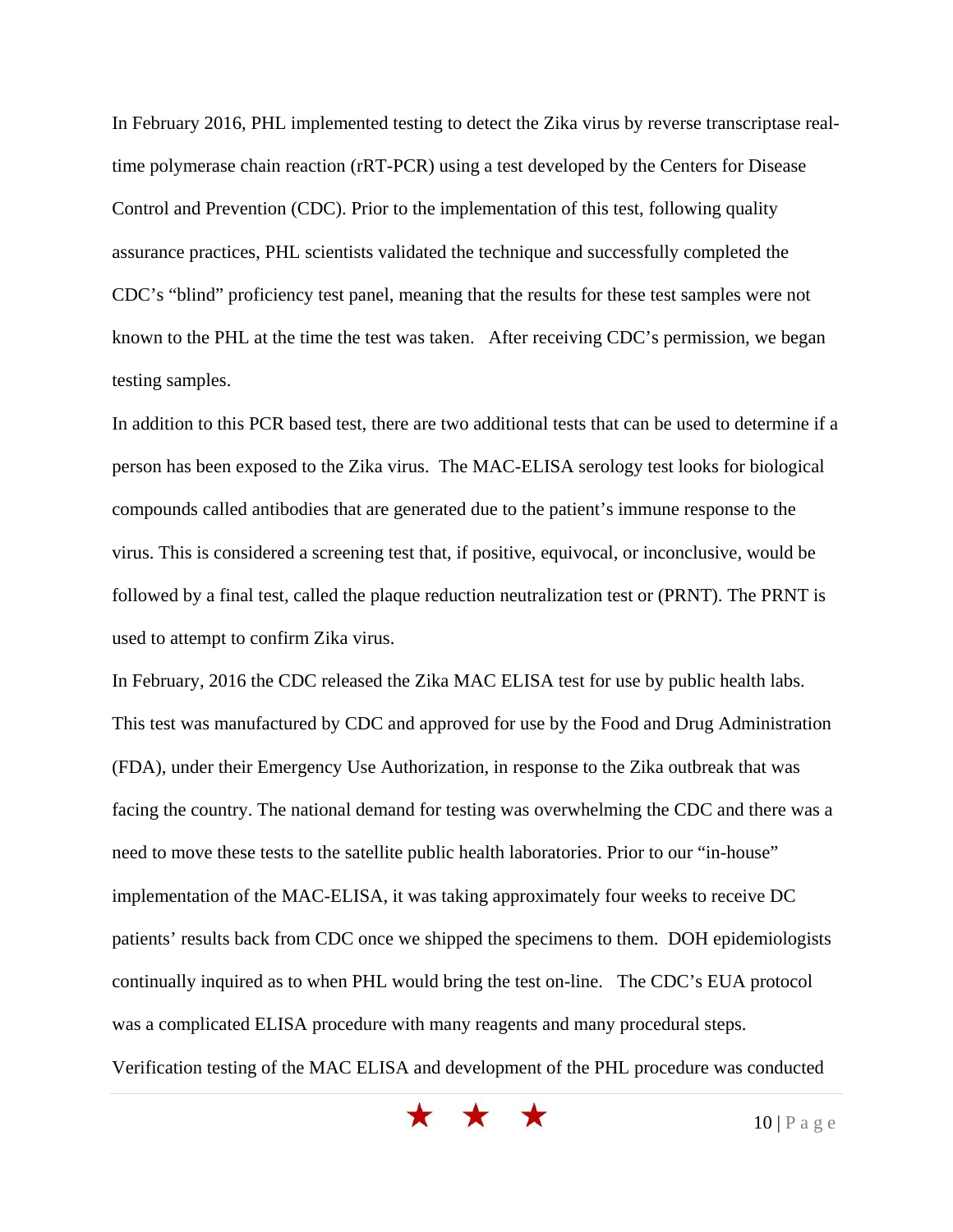by a PhD scientist who is a CLIA certified Technical Supervisor. This scientist had successfully implemented many procedures in PHL since being hired in 2011. Prior to implementation of MAC-ELISA, PHL requested, received and tested the Zika proficiency test panel of samples. All quality control samples had worked correctly and the test's observed positives samples were reported as positive, and the negative samples were reported as negative. Upon receiving PHL's results, CDC stated that the answers for this panel were correct, and that PHL was now approved to utilize the MAC ELISA test to screen patients' samples. Two PHL analysts were crosstrained on the finalized protocol and their competency was determined by observation and successful completion of competency sample testing. Now that there were staff who had demonstrated proficiency testing using the CDC issued, FDA approved protocol for MAC ELISA, testing was initiated using an additional internal positive control. As testing proceeded, if the positive controls were positive and the negative control was negative, the results from the unknown samples were reported. If the controls did not work properly, then no results would be called. From August through November, eleven samples gave either an equivocal or a positive result and these samples were sent to CDC for confirmation by PRNT.

By December, Dr. Tran observed that the MAC ELISA testing had produced a higher than anticipated number of negative results and the quality controls were beginning to fail more regularly. He took a close look at the parameters of the test and discovered that there were calculation and formulation errors within our protocol. Despite these errors, the quality controls for the tests had previously functioned correctly for the majority of the test runs. After an extensive review, PHL made the decision to retest all Zika MAC ELISA specimens that were conducted from July 14 to December 14, 2016. To date, a total of 450 specimens from 424 patients have been sent for retesting. Some patients had two collection dates. 318 samples from

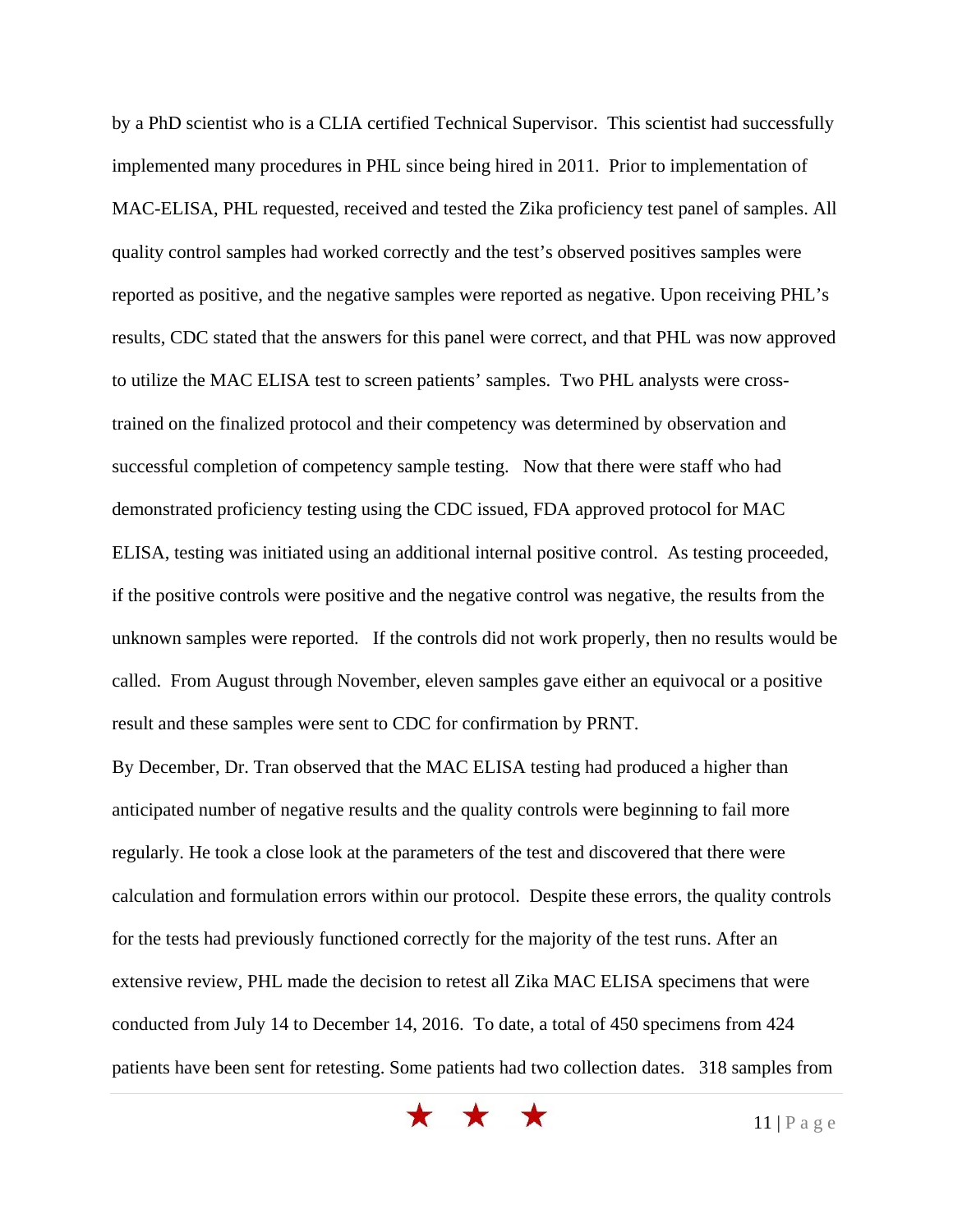pregnant women were sent to CDC. The remaining samples from 75 non-pregnant women and 57 males were sent to other public health labs approved by the CDC to use the MAC ELISA. To date, PHL has received 275 results. The majority, 265, have been confirmed to be negative (158 pregnant females, 63 non-pregnant females, 44 males). One sample has been positively identified as evidence of recent Zika virus infection. The remaining nine samples have been reported by CDC as indicative of a recent infection with an unspecified flavivirus and are inconclusive as to the specific infecting virus. For epidemiological purposes, these results are treated as positive for Zika and the patient is entered into the US Zika Pregnancy Registry. I would like to take the opportunity to clarify one of the inaccuracies that have been reported by one news outlet. On February 21, The Washington Post reported that "*Of the nine samples that have been returned as positive, eight are in a class considered likely to be Zika infections..*."

That statement is not correct and it is critical to set the record straight. Nine samples have been reported as recent infection by an unspecified flavivirus, which means the scientists at the CDC laboratory cannot differentiate between the Zika virus and other flaviviruses such as the dengue virus. The epidemiologists at CDC and at DOH allow these patients to be placed into the US Zika Pregnancy Registry.

Since the discovery of these errors, several measures have been instituted into the PHL to ensure that newly added tests are performing optimally. PHL will conduct more extensive internal validation testing on all CDC issued protocols beyond what is recommended to verify that the tests work. Additionally, all protocols that involve a person embedding a calculation into a worksheet will be technically reviewed by at least one other individual for verification. Prior to implementation, all new tests will be technically reviewed and approved by a member of the DFS Scientific Advisory Board (SAB) who has the relevant expertise. Prior to my arrival, none

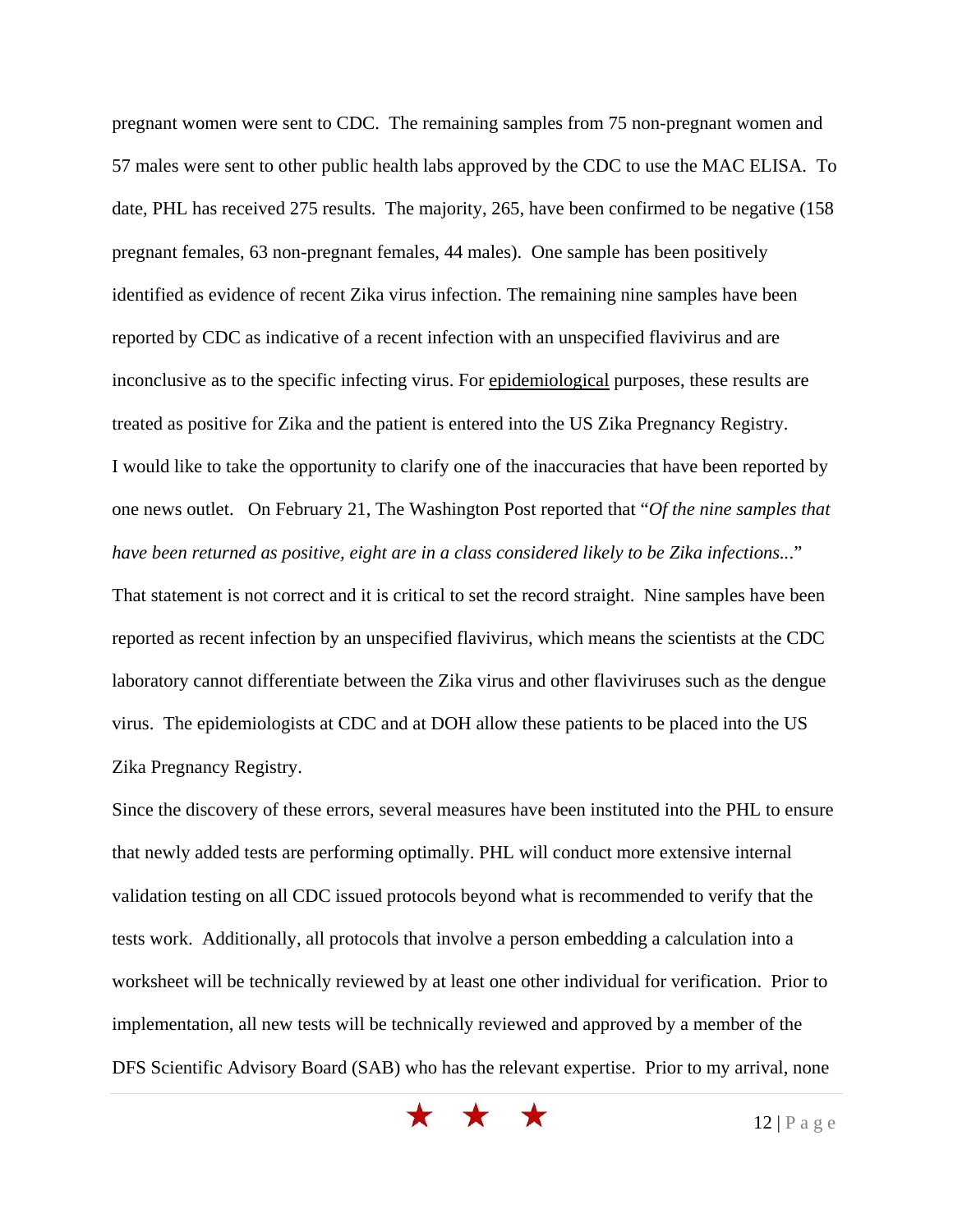of our SAB members had a background in public health or any clinical laboratory expertise. In addition to proficiency test panels from CDC, PHL will run additional external proficiency test samples or participate in round robin testing with other public health laboratories prior to finalization of new test procedures.

To quote one of my favorite poets, Nikki Giovanni "*Mistakes are a fact of life: It is the response to the error that counts.*" Our response reflects our ethic and desire to be transparent. When Dr. Tran came to me concerning these errors, we could have responded by correcting the procedure and moving forward, deciding not to do any re-testing. Only he and I would have known the situation. We did not. We contacted our stakeholders at DOH. At that time, they could have suggested that it was not necessary to do the re-testing because CDC protocols were followed. They did not. They joined with us and worked diligently to provide critical information so we could begin to mitigate the situation. As we finalized our plans I contacted Deputy Mayor Donahue. He could have suggested it was not necessary to do the re-testing. He did not. As we received the initial results we contacted over 300 medical providers, set up conference calls and a contact email to ensure their questions would be answered. We went one step further, and working with the Mayor's staff, we held a press conference sharing this information with the public.

As mentioned, earlier in my statement, when I was first called to be the DNA consultant and was later hired to head up the agency, I understood the challenges this organization faced. I have made significant changes, as outlined above and will continue to push through challenges that remain. The only reason that the public knows about this is indicative of these changes; because I simply wasn't going to sweep this under the rug. I have placed top notch talent to lead our divisions and I will continue to be the reformer this agency needs.